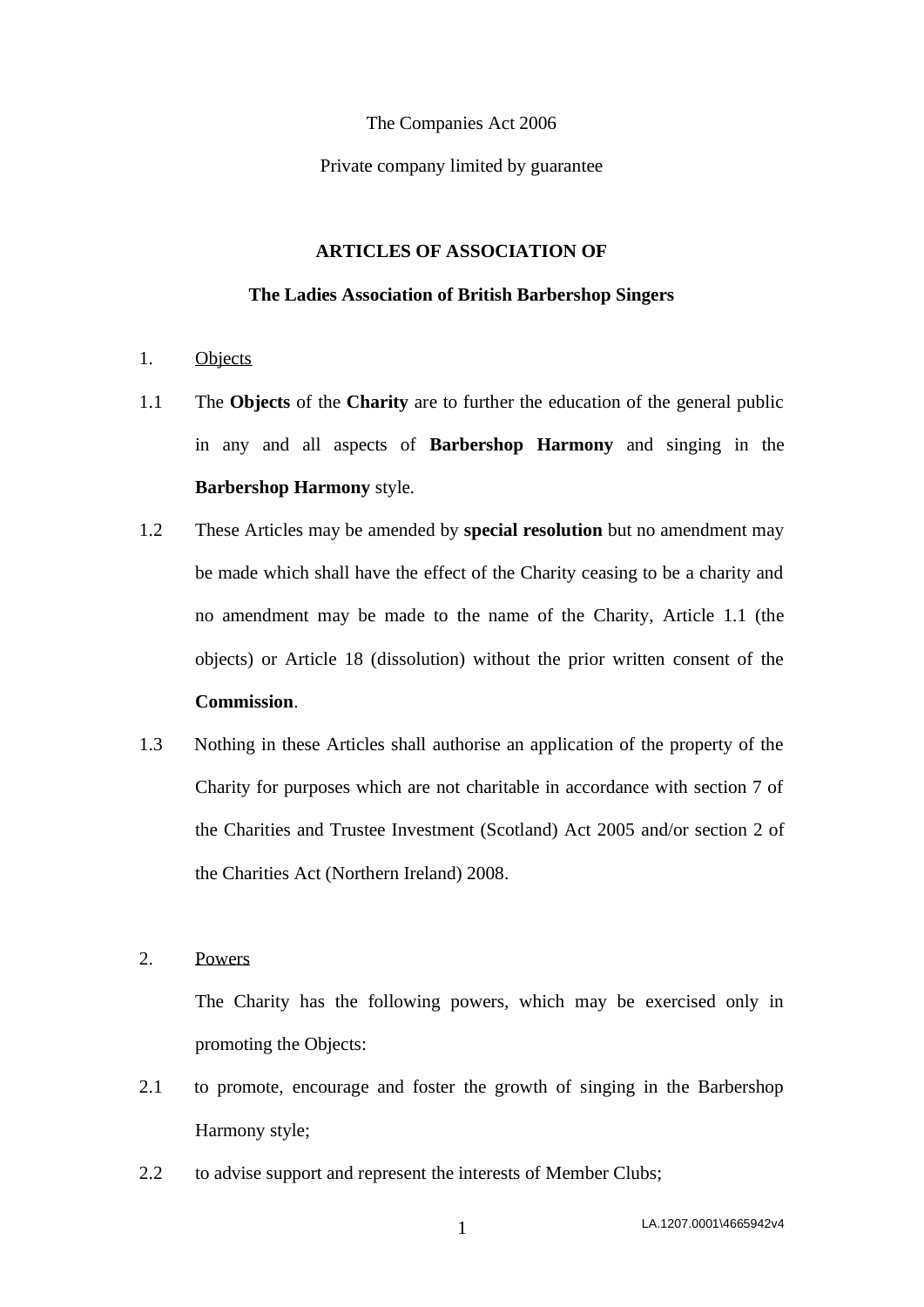- 2.3 to coordinate the activities of Member Clubs and promote the education of the public by all means but particularly by the hosting of conventions and competitions;
- 2.4 to provide advice or information;
- 2.5 to carry out research;
- 2.6 to co-operate with other bodies;
- 2.7 to support Member Clubs to achieve the Objects through the provision of education and practical help including but not limited to the making of loans upon such terms as the Trustees think fit;
- 2.8 to accept gifts and to raise funds (but not by means of **taxable trading**);
- 2.9 to borrow money;
- 2.10 to give security for loans or other obligations (but only in accordance with the restrictions imposed by the **Charities Act**);
- 2.11 to acquire or hire property of any kind;
- 2.12 to let or dispose of property of any kind (but only in accordance with the restrictions imposed by the **Charities Act**);
- 2.13 to set aside funds for special purposes or as reserves against future expenditure;
- 2.14 to deposit or invest its funds in any manner (but to invest only after obtaining such advice from a **financial expert** as the **Trustees** consider necessary and having regard to the suitability of investments and the need for diversification);
- 2.15 to delegate the management of investments to a financial expert, but only on terms that: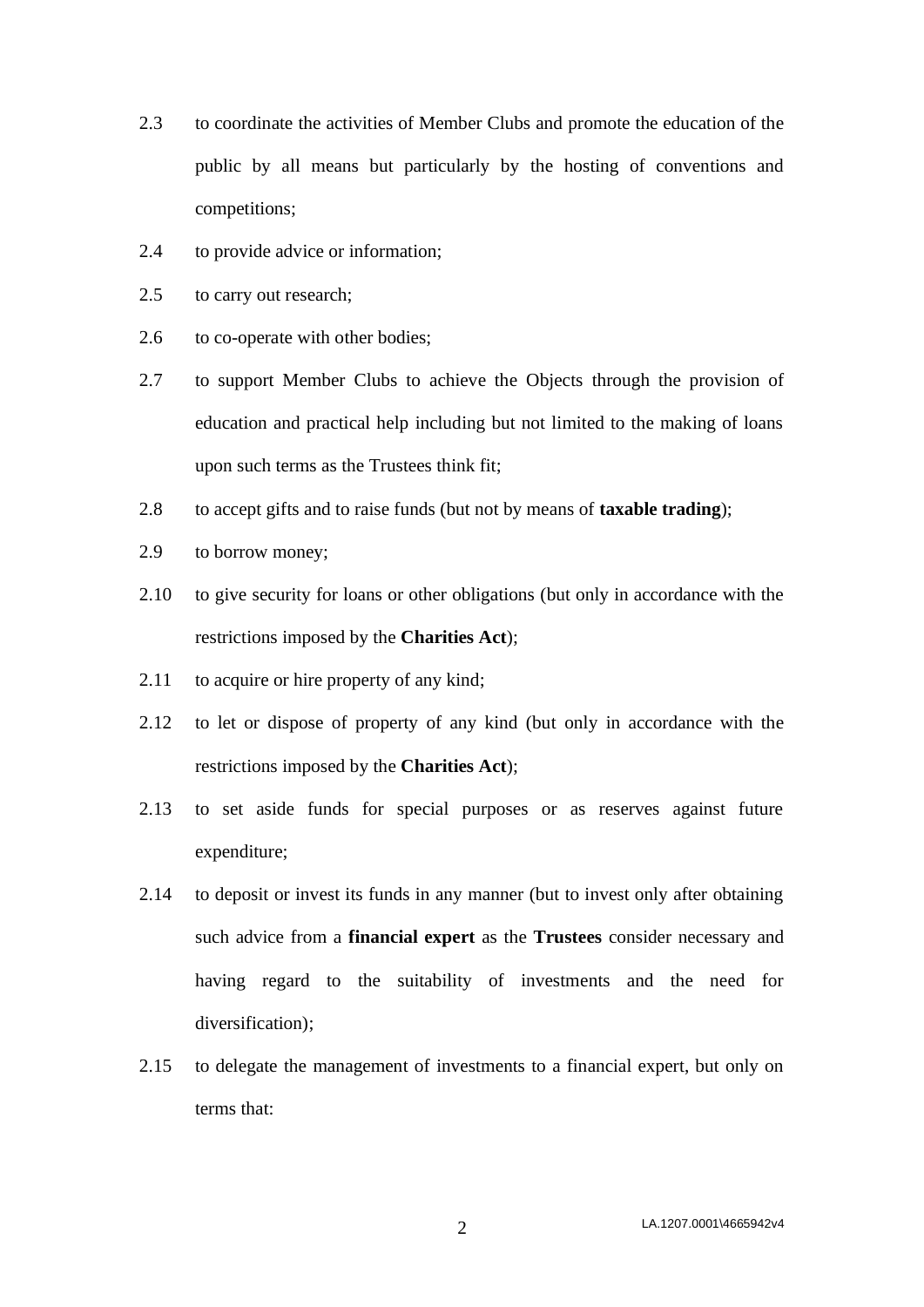- (1) the investment policy is set down **in writing** for the financial expert by the Trustees;
- (2) timely reports of all transactions are provided to the Trustees;
- (3) the performance of the investments is reviewed regularly with the Trustees;
- (4) the Trustees are entitled to cancel the delegation arrangement at any time;
- (5) the investment policy and the delegation arrangement are reviewed at least once a year;
- (6) all payments due to the financial expert are on a scale or at a level which is agreed in advance and are notified promptly to the Trustees on receipt; and
- (7) the financial expert must not do anything outside the powers of the Charity;
- 2.16 to arrange for investments or other property of the Charity to be held in the name of a **nominee company** acting under the direction of the Trustees or controlled by a financial expert acting under their instructions, and to pay any reasonable fee required;
- 2.17 to deposit documents and physical assets with any company registered or having a place of business in England or Wales as **custodian**, and to pay any reasonable fee required;
- 2.18 to insure the property of the Charity against any foreseeable risk and take out other insurance policies to protect the Charity when required;
- 2.19 subject to Article [7,](#page-8-0) to employ paid or unpaid agents, staff or advisers;
- 2.20 to enter into contracts to provide services to or on behalf of other bodies;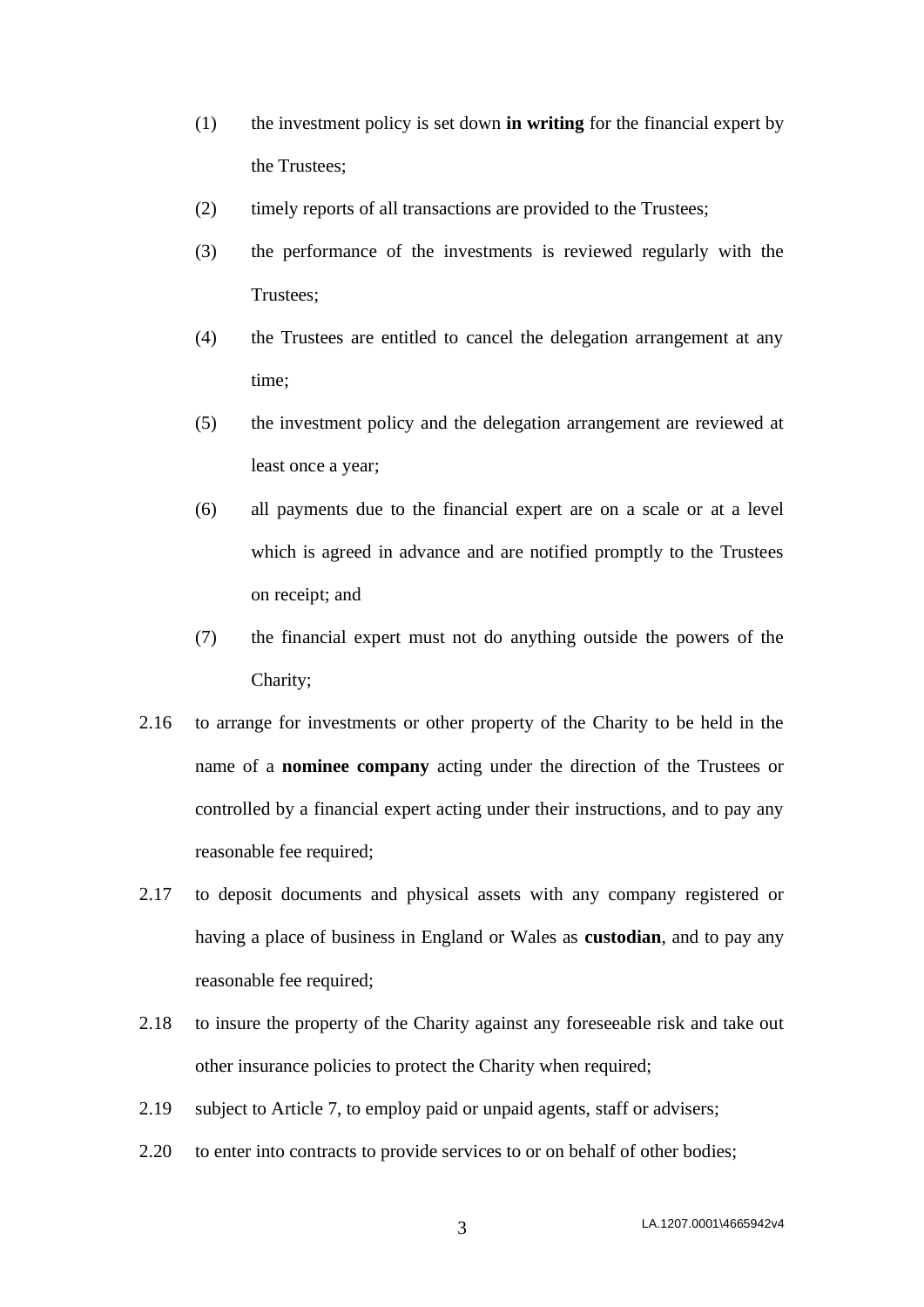- 2.21 to establish or acquire subsidiary companies; and
- 2.22 to do anything else within the law which promotes or helps to promote the Objects.
- 3. The Trustees
- 3.1 The Trustees as **charity trustees** have control of the Charity and its property and funds.
- <span id="page-3-0"></span>3.2 The Trustees shall consist of at least 8 and not more than 12 persons.
- 3.3 Subject to Articles [3.2,](#page-3-0) [3.4,](#page-3-1) [3.6](#page-3-2) and [3.7,](#page-4-0) any person who is eligible may be appointed (or reappointed, as the case may be) to be a Trustee:
	- 3.3.1 by ordinary resolution; or
	- 3.3.2 by a decision of the Trustees.
- <span id="page-3-1"></span>3.4 A Trustee may not act as a Trustee unless he/she
	- (1) is over the age of 18; and
	- (2) has signed a written declaration of willingness to act as a director and charity trustee of the Charity.
- <span id="page-3-3"></span>3.5 The **Board** shall include the following officers:
	- (1) Chair
	- (2) Secretary
	- (3) Finance Director

and such other officers as may be determined by the Board or by ordinary resolution of the Charity.

- <span id="page-3-2"></span>3.6 A Trustee's term of office as such automatically terminates if he/she:
	- (1) is incapable, whether mentally or physically, of managing his/her own affairs;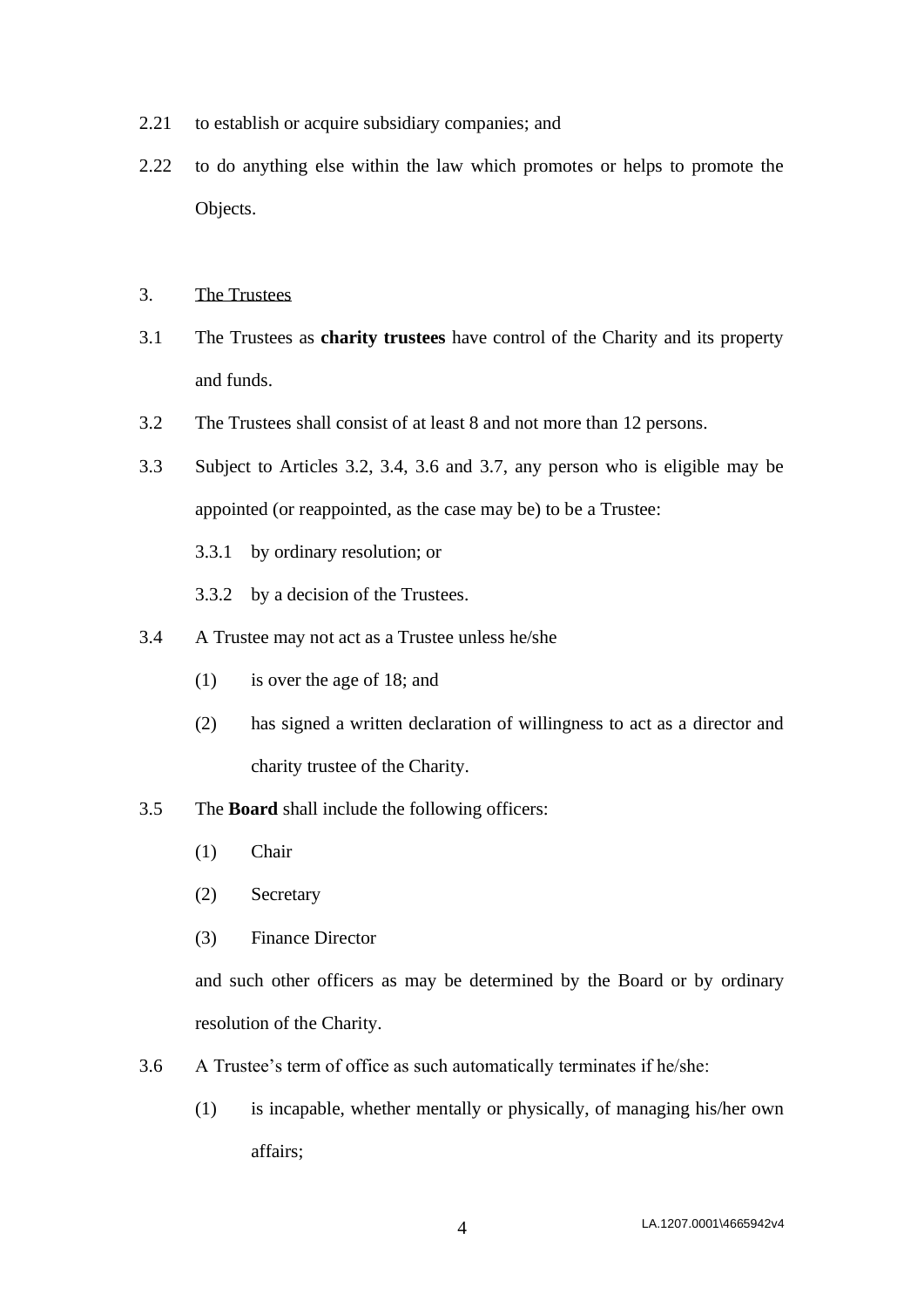- (2) is absent without notice from 3 consecutive meetings of the Trustees and as a result is asked by a majority of the other Trustees to resign;
- (3) resigns by written notice to the Trustees (but only if at least eight Trustees will remain in office);
- (4) is removed from office by an ordinary resolution (without the requirement for special notice); or
- (5) is removed from office by written notice given by at least 6 Trustees.
- <span id="page-4-0"></span>3.7 The Trustees may at any time co opt any individual who is eligible under Article [3.4](#page-3-1) as a Trustee to fill a vacancy in their number or (subject to the maximum number permitted by Article [3.2\)](#page-3-0) as an additional Trustee, but a co opted Trustee holds office only until the next AGM.
- 3.8 A technical defect in the appointment of a Trustee of which the Trustees are unaware at the time does not invalidate decisions taken at a meeting.

#### 4. Trustees' proceedings

- 4.1 Any Trustee may call a Board meeting by giving notice of the meeting to the Trustees.
- 4.2 Notice of any Board meeting must indicate:
	- 4.2.1 its proposed date and time;
	- 4.2.2 where it is to take place; and
	- 4.2.3 if it is anticipated that Trustees participating in the meeting will not be in the same place, how it is proposed that they should communicate with each other during the meeting.
- 4.3 Notice of a Board meeting must be given to each Trustee, but need not be in writing.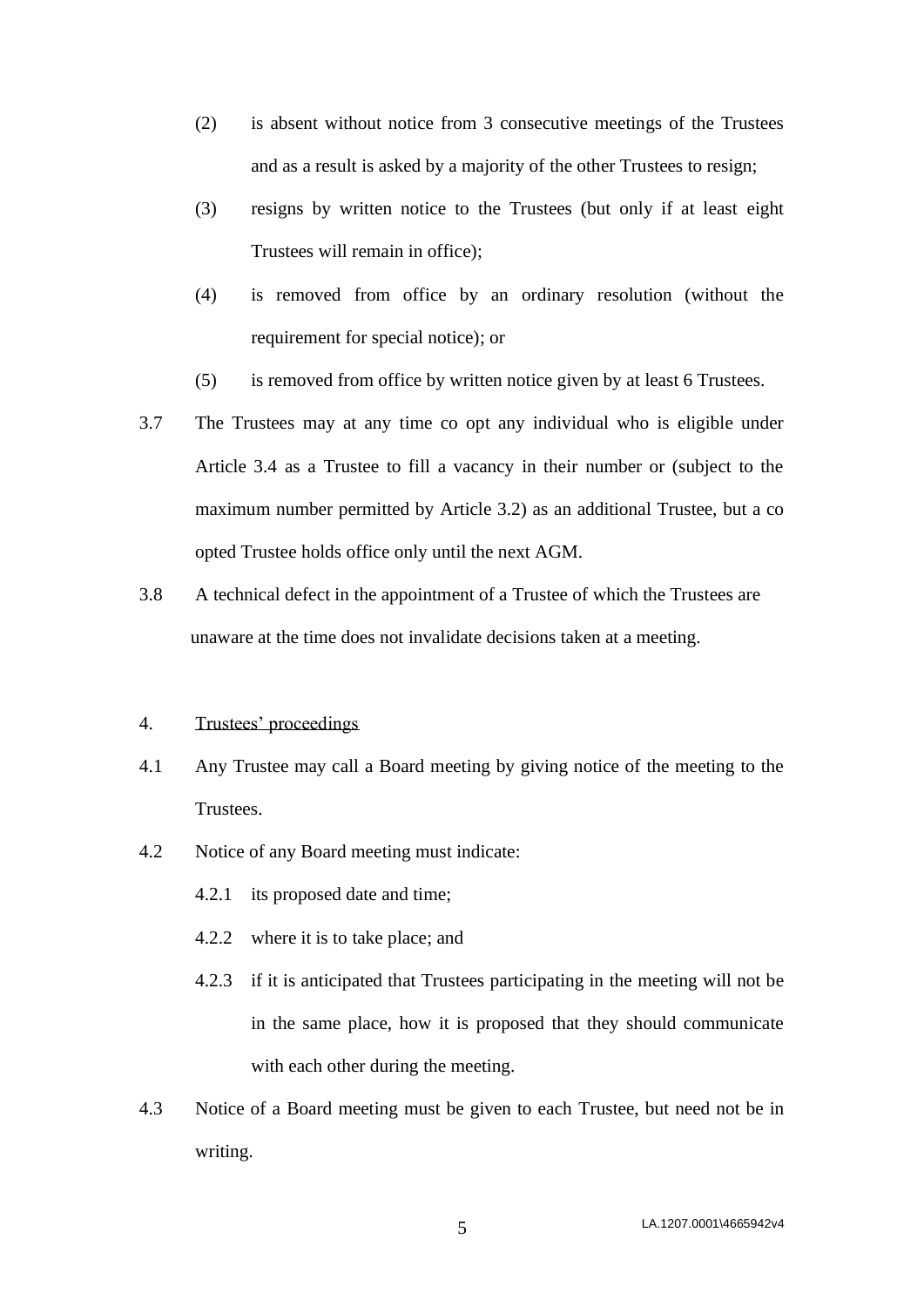- 4.4 Notice of a Board meeting need not be given to Trustees who waive their entitlement to notice of that meeting, by giving notice to that effect to the Charity not more than 7 days after the date on which the meeting is held. Where such notice is given after the meeting has been held, that does not affect the validity of the meeting, or of any business conducted at it.
- <span id="page-5-0"></span>4.5 The Trustees must hold at least 4 meetings each year and at least one meeting in each year must be held in person.
- 4.6 A quorum at a meeting of the Trustees is 5 Trustees and unless a quorum is participating, no proposal is to be voted on, except a proposal to call another meeting.
- 4.7 If the total number of Trustees for the time being is less than 8 the Board must not take any decision other than a decision:
	- 4.7.1 to appoint further Trustees; or
	- 4.7.2 to call a general meeting so as to enable the Voting Members to appoint further Trustees.
- 4.8 A meeting of the Trustees may be held either in person or by suitable **electronic means** agreed by the Trustees in which all participants may communicate with all the other participants, subject to the requirement for the Trustees to hold at least one meeting in person in each year pursuant to Article [4.5.](#page-5-0)
- 4.9 The **Chair** or (if the Chair is unable or unwilling to do so, or is not participating in a Trustees' meeting within ten minutes of the time at which it was to start) some other Trustee chosen by the Trustees present presides at each meeting.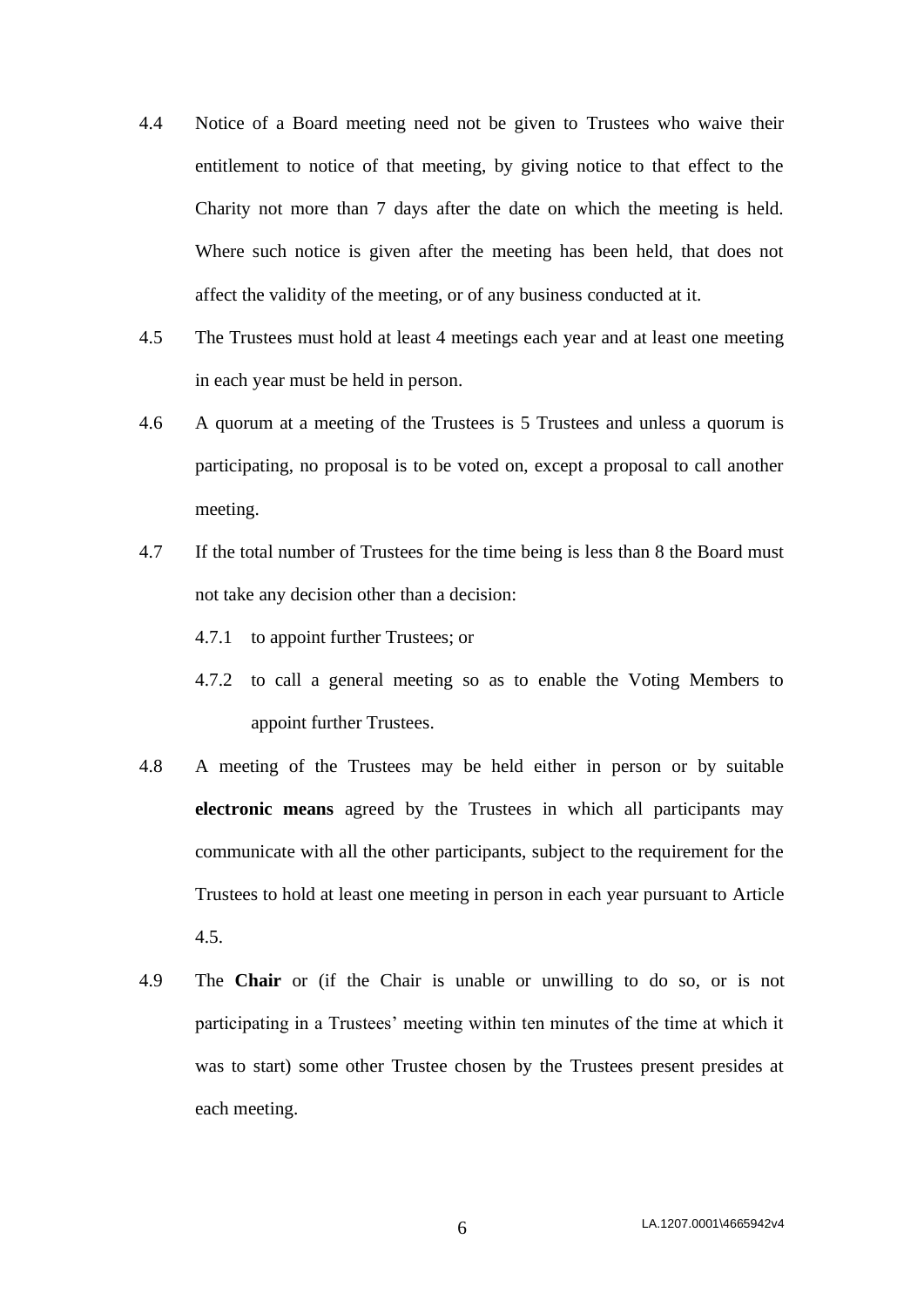- 4.10 Any issue may be determined by a simple majority of the votes cast at a meeting, but a resolution **in writing** agreed by all the Trustees (other than any Conflicted Trustee who has not been authorised to vote) is as valid as a resolution passed at a meeting. For this purpose the resolution may be contained in more than one document.
- 4.11 Every Trustee has one vote on each issue but, in case of equality of votes, the Chair has a second or casting vote, but this does not apply if, in accordance with the Articles, the Chair is not to be counted as participating in the decision-making process for quorum or voting purposes.
- 4.12 A procedural defect of which the Trustees are unaware at the time does not invalidate decisions taken at a meeting.

# 5. Trustees' powers

The Trustees may exercise any powers of the Charity, which are not reserved to the Voting Members, in the administration of the Charity in their capacity as Trustees, including, without prejudice to the generality of the foregoing:

- 5.1 to appoint (and remove) any person (who may be a Trustee) to act as **Secretary** in accordance with the **Companies Act**;
- 5.2 to appoint a Chair, a Finance Director and other honorary officers from among their number;
- 5.3 to delegate any of their functions to committees and working parties consisting of two or more individuals appointed by them and fulfilling the agreed remit and any inherent restrictions. At least one member of every such committee or working party must be a Trustee and all proceedings of such committees and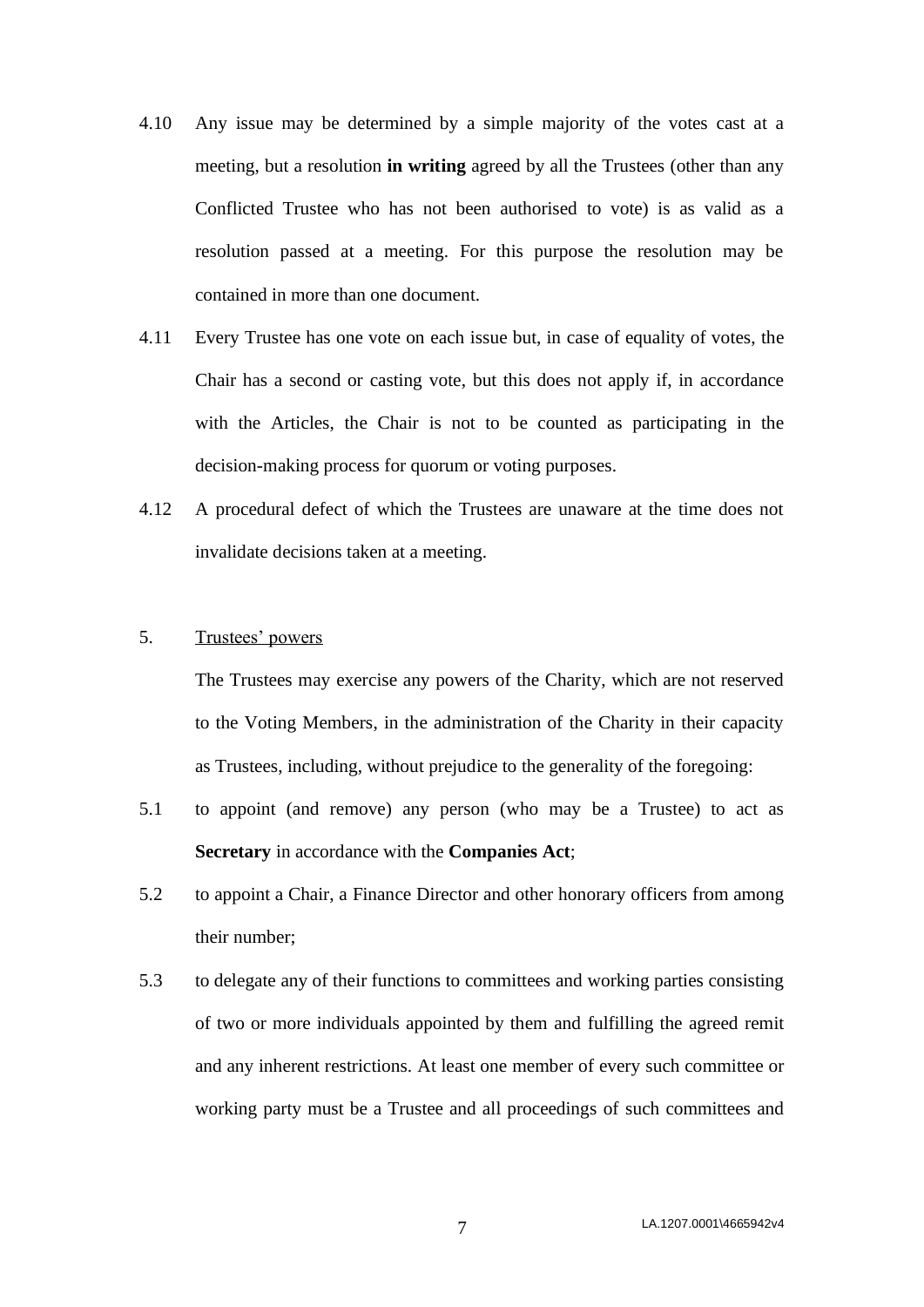working parties must be reported promptly to the Trustees. The Trustees may dissolve a committee as appropriate;

- 5.4 from time to time to appoint and dismiss such temporary or permanent staff, salaried or otherwise as is considered necessary for efficient management;
- <span id="page-7-1"></span>5.5 subject to Article [6,](#page-7-0) to make such reasonable and proper rules or bye laws as they may deem necessary or expedient for the proper conduct and management of (the **"Charity's Rules"**), including, without prejudice to the generality of the foregoing:
	- 5.5.1 to govern the administration of the Charity and the use of its seal (if any);
	- 5.5.2 to make standing orders to govern proceedings at general meetings;
	- 5.5.3 to make rules to govern their proceedings and proceedings of committees;
	- 5.5.4 to establish procedures to assist the resolution of disputes or differences within the Charity; and
- 5.6 to set and collect subscriptions from members as may be required pursuant to the Charity's Rules.
- <span id="page-7-0"></span>6. Charity's Rules
- 6.1 The Charity in general meeting has the power to alter, add to or repeal the Charity's Rules.
- 6.2 The Trustees may adopt such means as they think fit to bring the Charity's Rules to the notice of the members.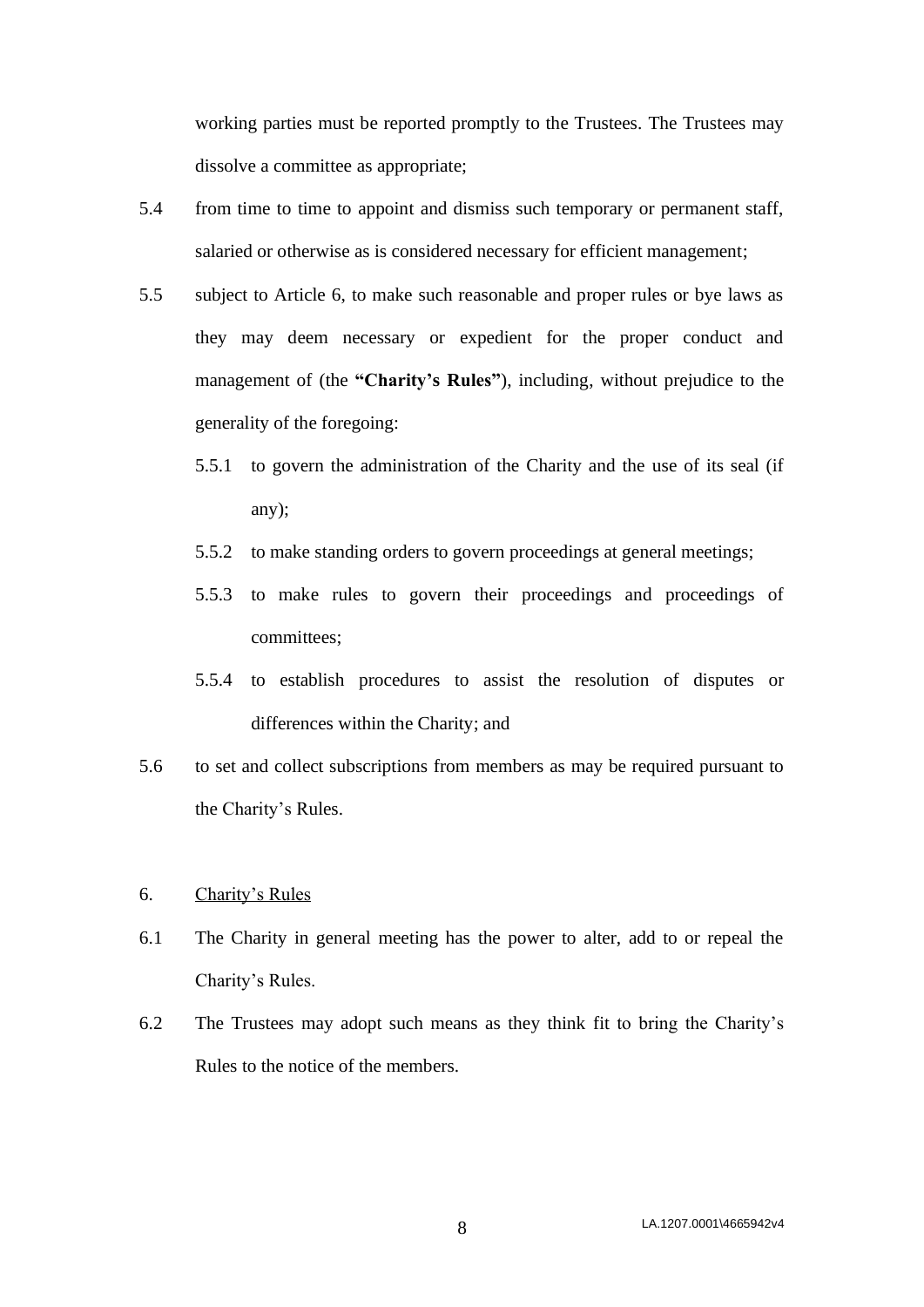6.3 The Charity's Rules shall be binding on all members and shall be consistent with and shall not repeal anything contained in, the Articles and the Companies Act.

### <span id="page-8-0"></span>7. Benefits and Conflicts

- <span id="page-8-1"></span>7.1 The property and funds of the Charity must be used only for promoting the Objects and do not belong to the members but:
	- (1) members who are not Trustees or **Connected Persons** may be employed by or enter into contracts with the Charity and receive reasonable payment for goods or services supplied;

and, subject to compliance with Article [7.4:](#page-9-0)

- (2) members, Trustees and Connected Persons may be paid interest at a reasonable rate on money lent to the Charity;
- (3) members, Trustees and Connected Persons may be paid a reasonable rent or hiring fee for property let or hired to the Charity; and
- (4) members, Trustees and Connected Persons may receive charitable benefits on the same terms as any other members of the same class.
- <span id="page-8-2"></span>7.2 A Trustee must not receive any payment of money or other **material benefit** (whether directly or indirectly) from the Charity except:
	- (1) as mentioned in Articles [7.1](#page-8-1) or [7.3;](#page-9-1)
	- (2) reimbursement of reasonable out-of-pocket expenses (including hotel and travel costs) actually incurred in running or representing the Charity;
	- (3) the benefit of **indemnity insurance** as permitted by the Charities Act and the Companies Act;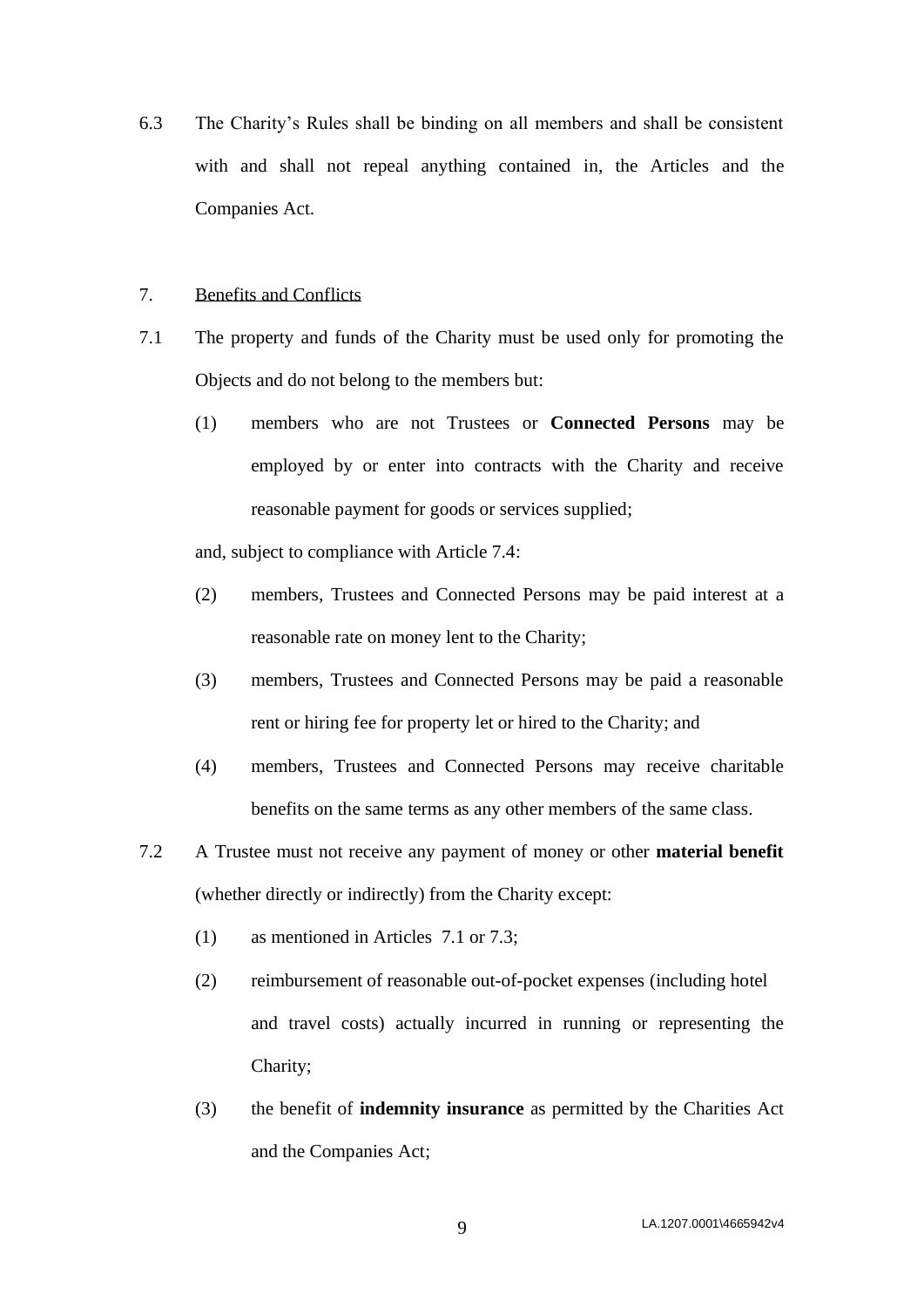- (4) an indemnity in respect of any liabilities properly incurred in running the Charity (including the costs of a successful defence to criminal proceedings);
- (5) in exceptional cases, other payments or benefits (but only with the written consent of the Commission in advance and where required by the Companies Act the approval or affirmation of the members).
- <span id="page-9-1"></span>7.3 No Trustee or Connected Person may be employed by the Charity except in accordance with Article [7.2,](#page-8-2) but any Trustee or Connected Person may enter into a contract with the Charity, to supply goods or services, services, or services and associated goods, in return for a payment or other material benefit but only if:
	- (1) the goods or services or services and associated goods are actually required by the Charity, and the Trustees decide that it is in the best interests of the Charity to enter into such a contract;
	- (2) the nature and level of the remuneration is no more than is reasonable in relation to the value of the goods or services and is set in accordance with the procedure in Article [7.4;](#page-9-0) and
	- (3) no more than 5 of the Trustees are subject to such a contract in any financial year.
- <span id="page-9-0"></span>7.4 Subject to Article [7.5,](#page-10-0) any Trustee who becomes a **Conflicted Trustee** in relation to any matter must:
	- (1) declare the nature and extent of his or her interest before discussion begins on the matter;
	- (2) withdraw from the meeting for that item after providing any information requested by the Trustees;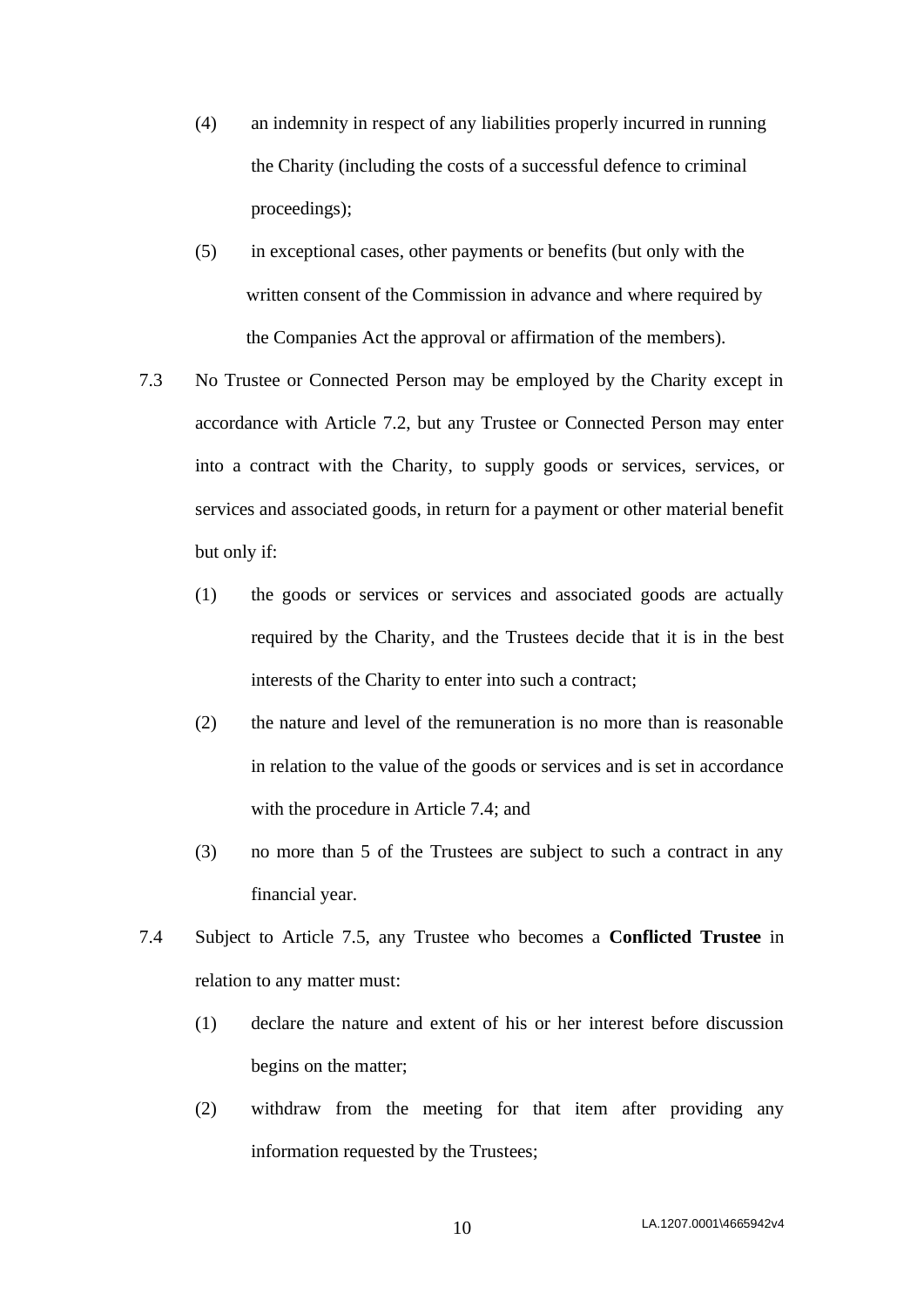- (3) not be counted in the quorum for that part of the meeting; and
- (4) be absent during the vote and have no vote on the matter.
- <span id="page-10-0"></span>7.5 When any Trustee is a Conflicted Trustee, the Trustees who are not Conflicted Trustees, if they form a quorum without counting the Conflicted Trustee and are satisfied that it is in the best interests of the Charity to do so, may by resolution passed in the absence of the Conflicted Trustee authorise, to the fullest extent permitted by law
	- (1) any matter which would otherwise result in the Trustee breaching his duty under section 175 of the Companies Act to avoid conflicts of interest, or
	- (2) the Conflicted Trustee to continue to participate in discussions leading to the making of a decision and/or to vote, or
	- (3) the Conflicted Trustee to disclose to a third party information confidential to the Charity, or
	- (4) the Conflicted Trustee to take any other action not otherwise authorised, or
	- (5) the Conflicted Trustee to refrain from taking any step required to remove the conflict,

provided that the Trustees may not authorise any matter which involves the receipt by the Conflicted Trustee or a Connected Person of any payment or material benefit from the Charity not otherwise permitted by the Articles.

7.6 This Article [7](#page-8-0) may be amended by special resolution but, where the result would be to permit any material benefit to a Trustee or Connected Person, only with the prior written consent of the Commission.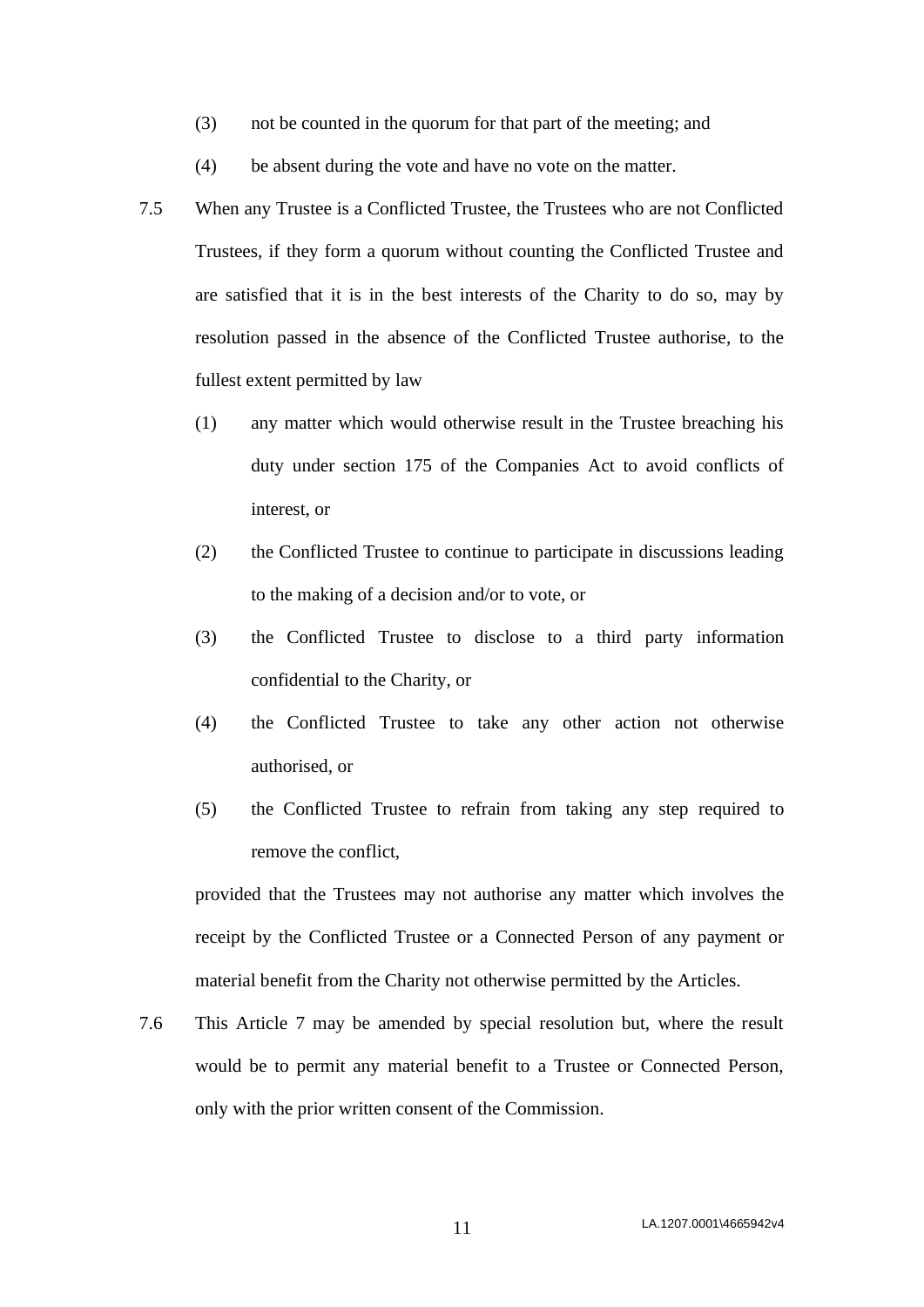### 8. Records and Accounts

- 8.1 The Trustees must comply with the requirements of the Companies Act and of the Charities Act as to keeping records, the audit or independent examination of accounts and the preparation and transmission to the Registrar of Companies and the Commission of information required by law including:
	- (1) annual returns;
	- (2) annual reports; and
	- (3) annual statements of account.
- 8.2 The Trustees must also keep records of:
	- (1) all proceedings at meetings of the Trustees;
	- (2) all resolutions in writing;
	- (3) all reports of committees; and
	- (4) all professional advice obtained.
- 8.3 Accounting records relating to the Charity must be made available for inspection by any Trustee at any reasonable time. Accounting records relating to the Charity can be made available to members upon receipt of a request that the Trustees deem to be reasonable at the time of the request being made.
- 8.4 A copy of the Charity's **constitution** and latest available statement of account must be supplied on request to any Trustee. Copies of the latest accounts must also be supplied in accordance with the Charities Act to any other person who makes a written request and pays the Charity's reasonable costs.
- 9. Categories of membership
- 9.1 On incorporation the Charity shall have the following categories of members; 9.1.1 **Member Clubs**, as described in Article [10](#page-12-0) below; and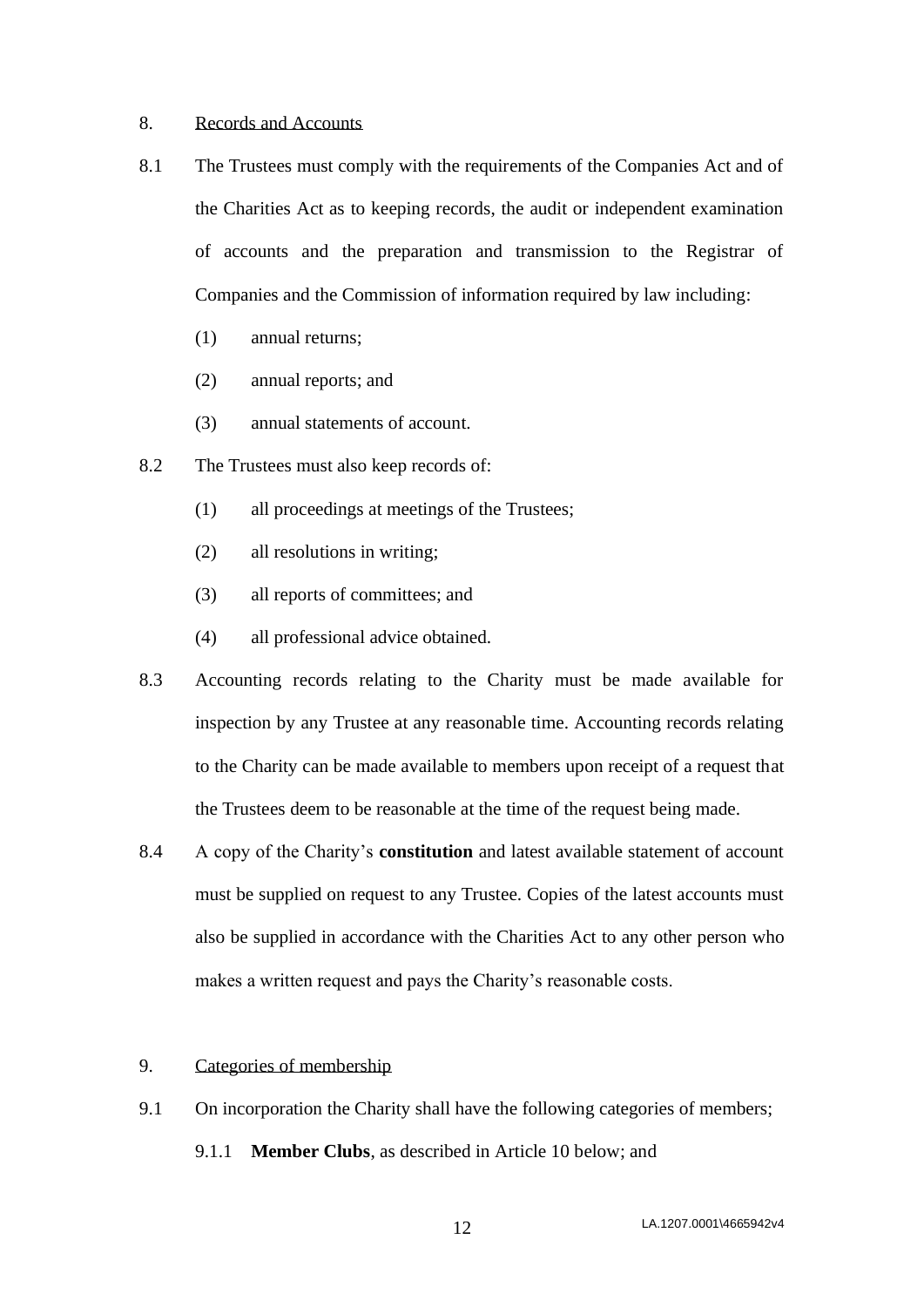9.1.2 **Individual Members**, as described in Article [11](#page-12-1) below.

### <span id="page-12-0"></span>10. Member Clubs

- 10.1 Membership as a **Member Club** shall be open to any **Club** which satisfies any criteria and procedure for membership determined by the Trustees.
- <span id="page-12-2"></span>10.2 Where a Club does not have legal capacity to be a member of the Charity in its own right it may nominate an individual to be its representative and such representative shall be treated as a Member Club for the purposes of these Articles.
- 10.3 A Member Club shall be entitled to receive notice of, attend, and vote at any meetings of the members, including any general meetings of the Charity.

### <span id="page-12-1"></span>11. Individual Members

- 11.1 Membership as an **Individual Member** is open to any person who satisfies any criteria and procedure for membership determined by the Trustees.
- 11.2 An Individual Member is a member who is an individual and becomes a member other than as a Member Club Representative (but for the avoidance of doubt a person may be both an Individual Member and a Member Club Representative).
- 11.3 Subject to Article [11.4,](#page-13-0) an Individual Member shall be entitled to receive notice of any meetings of the members, including any general meetings of the Charity and shall be entitled to attend any such meetings on giving not less than 28 days' notice to the Secretary but shall not be entitled to vote or count toward a quorum at any such meetings or carry other voting rights.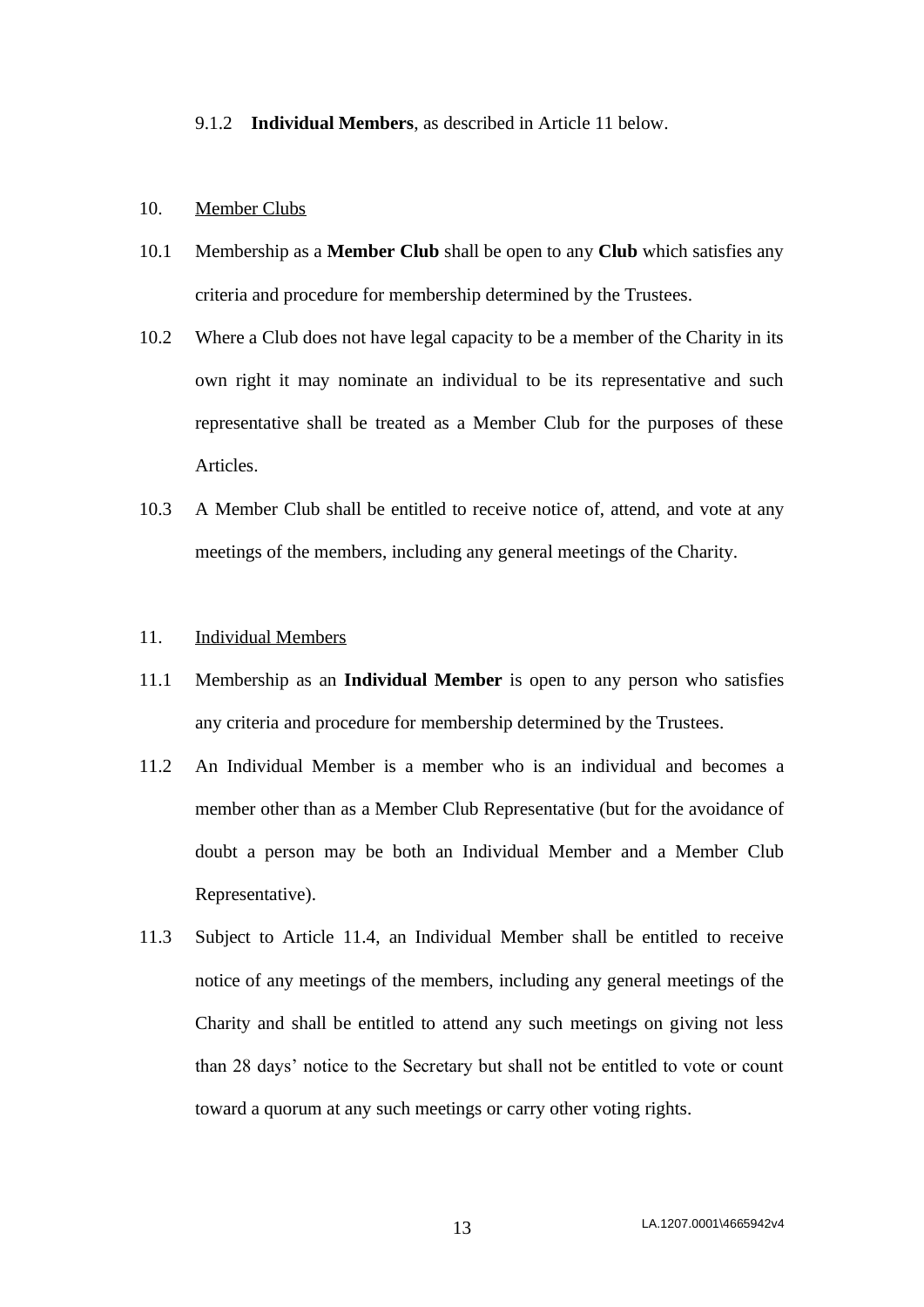- <span id="page-13-0"></span>11.4 At any time when there are no Member Clubs, an Individual Member shall be entitled to vote at any meetings of the members, including any general meetings of the Charity.
- 12. Membership
- 12.1 The Charity must maintain a register of members.
- 12.2 The subscribers to the Memorandum are the first members and are Individual Members.
- 12.3 Subject to the Articles, membership is open to any person interested in furthering the Objects and approved by the Trustees.
- 12.4 The form and the procedure for applying for membership is to be prescribed by the Trustees.
- 12.5 Membership is not transferable.
- 12.6 Subject to Article [12.7,](#page-13-1) the Trustees may establish different classes of members and recognise one or more classes of supporters who are not members (but who may nevertheless be termed 'members') provided that the Trustees may not, without approval by special resolution having been obtained in advance:
	- (1) directly or indirectly alter the membership rights of Member Clubs or Individual Members; or
	- (2) establish any category of membership which carries voting rights.
- <span id="page-13-1"></span>12.7 The rights attached to a category of membership may only be varied if:
	- (1) not less than 75% of the members of that category consent in writing to the variation; or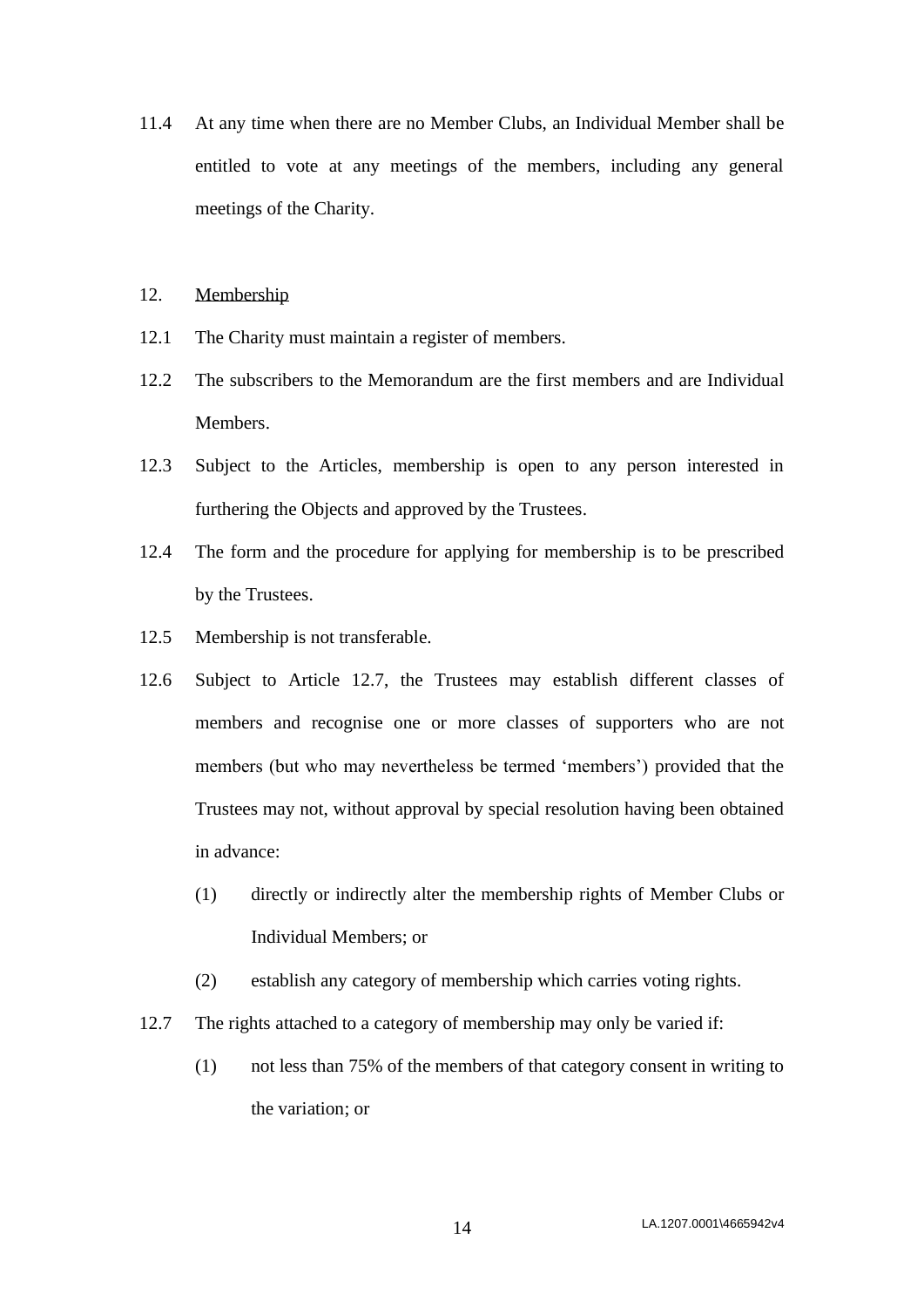(2) a special resolution is passed at a separate general meeting of the members of that category agreeing to the variation.

# 13. Termination of membership

- 13.1 A member may at any time resign from membership by notice in writing to the Charity. Any such resignation shall be effective from the date received by the Charity.
- 13.2 The Charity's Rules may set out procedures for members to be expelled from membership where a member is in breach of the Charity's Rules, has brought the Charity into disrepute or otherwise has conducted it-, him- or herself in a manner inconsistent with the Objects.

# 14. General Meetings

- 14.1 Member Clubs and Member Club Representatives in their capacity as Members and Trustees are entitled to attend general meetings in person. Individual Members are entitled to attend general meetings in person (but only if their attendance is notified in writing to the Secretary 28 days prior to the meeting).
- 14.2 The written notice of a general meeting indicating the business to be discussed and (if a special resolution is to be proposed) setting out the terms of the proposed special resolution shall be issued at least 14 and not more than 21 clear days in advance of the general meeting.
- 14.3 There is a quorum at a general meeting if the number of Member Clubs represented present (in person, by proxy or by a Member Club Representative) is at least 50% with 5 members of the Board present. If a quorum is not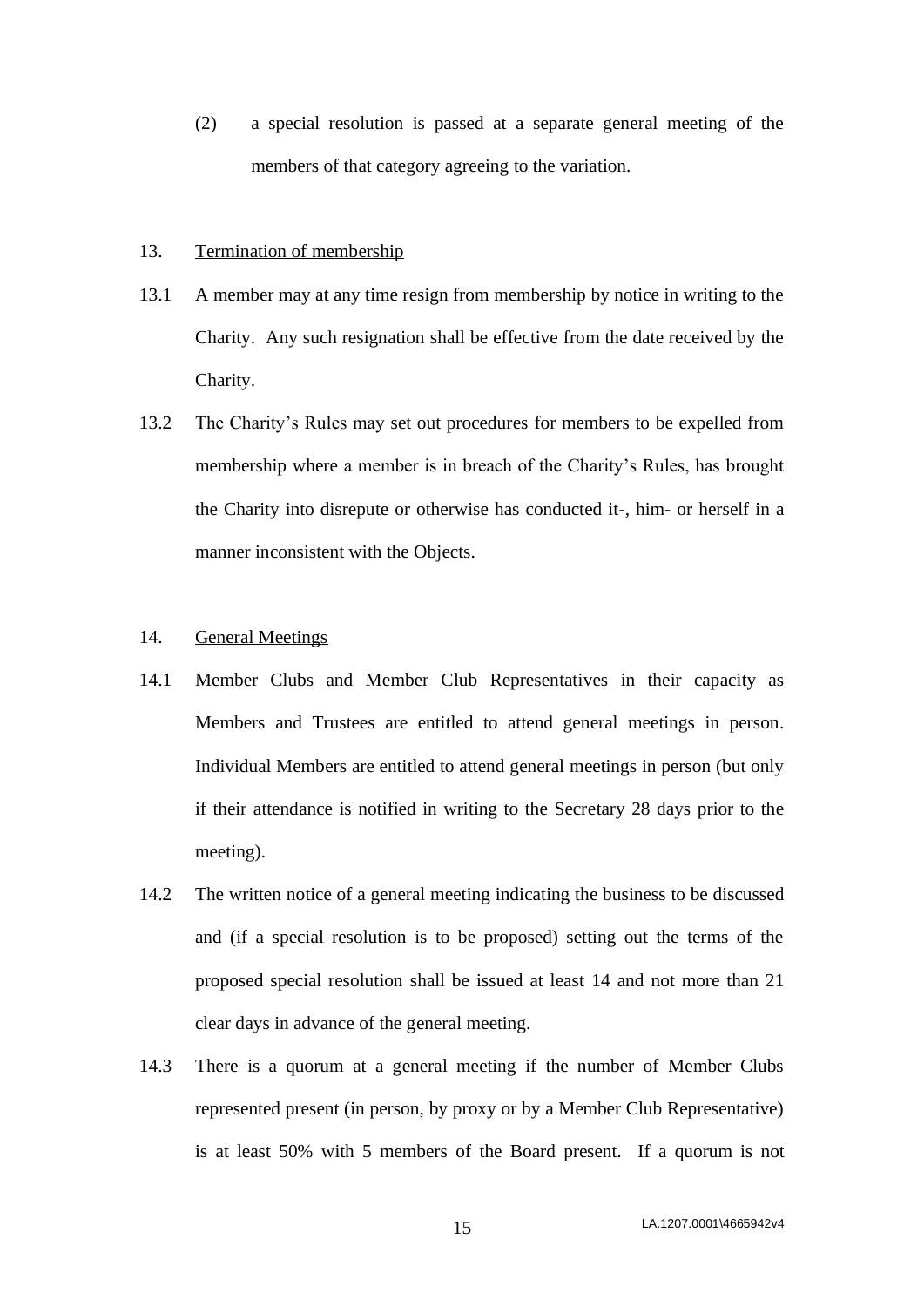present within 15 minutes after the start of the meeting, the meeting shall be dissolved.

- 14.4 The Chair at a general meeting shall be the Chair of Trustees or the Vice Chair of Trustees in the Chair's absence. In the absence of both, then a member elected by the Member Clubs and Member Club Representatives will preside.
- 14.5 Except where otherwise provided by the Articles or the Companies Act, every issue is decided by **ordinary resolution**.
- 14.6 Every Voting Member present (in person, by proxy or by a Member Club Representative) has one vote on each issue. Voting shall be on a show of hands unless a ballot vote is requested by the majority of those present at the meeting.
- 14.7 Except in the first year, the Charity must hold an **AGM** in every year. The first AGM must be held within 18 months after the Charity's incorporation.
- 14.8 Member Clubs and Member Clubs Representatives must annually at the AGM:
	- (1) receive the accounts of the Charity for the previous **financial year**;
	- (2) receive a report on the Charity's activities;
	- (3) be informed of the retirement of those Trustees who wish to retire or who have completed a term of office; and
	- (4) elect Trustees to fill the vacancies arising.
- 14.9 Member Clubs and Member Clubs Representatives may also from time to time
	- (1) confer on any individual (with his/her consent) the honorary title of Patron, President or Vice-President of the Charity; and
	- (2) discuss and determine any issues of policy or deal with any other business put before them by the Trustees.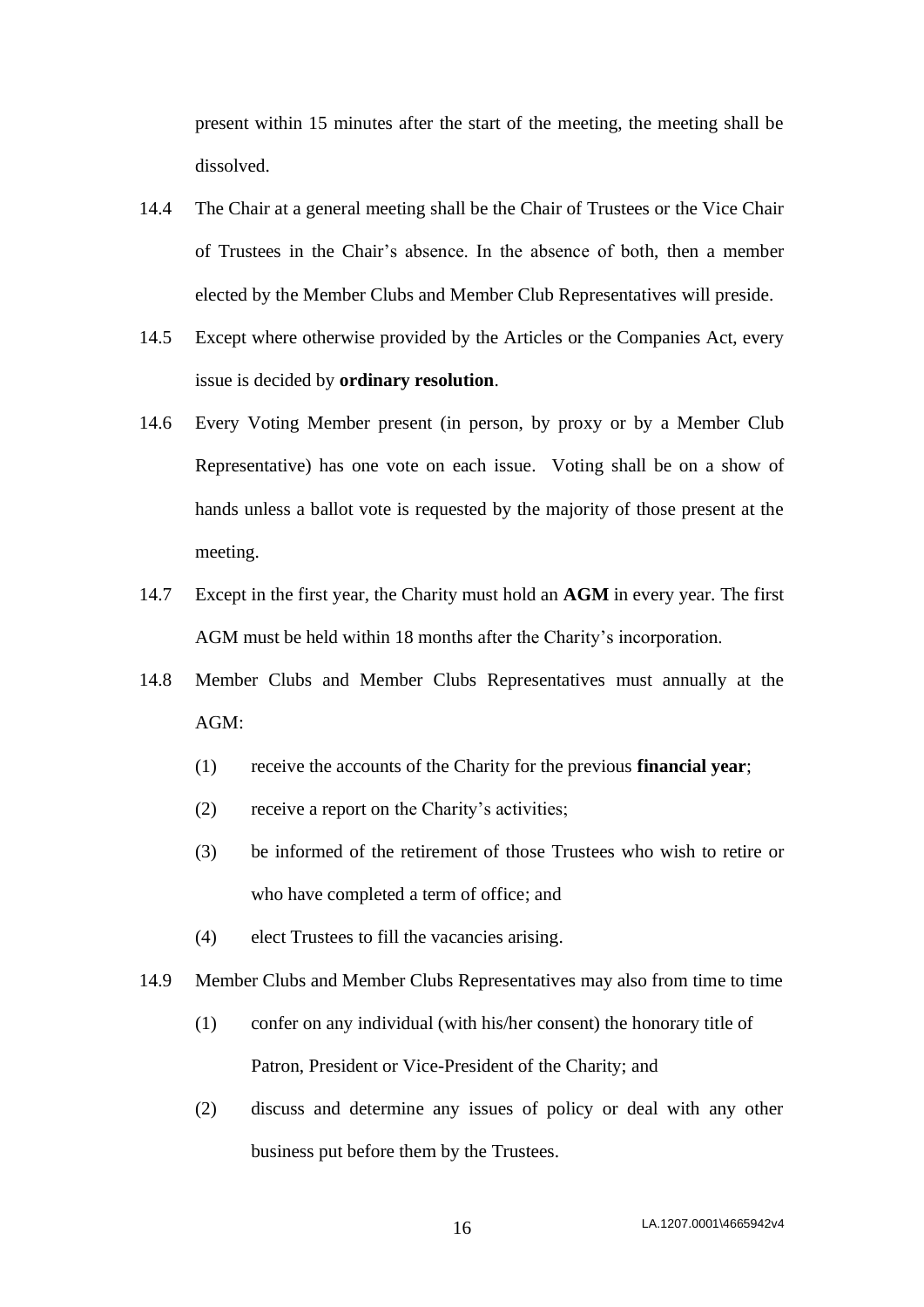- 14.10 A general meeting may be called by the Trustees at any time and must be called within 21 days of a written request from one or more Trustees (being Members) or at least 10% of the Member Clubs or (where no general meeting has been held within the last year) at least 5% of the Member Clubs.
- 14.11 A technical defect in the appointment of a Member Club's corporate representative or a Member Club Representative of which the Members are unaware at the time does not invalidate a decision taken at a general meeting or a written resolution.

#### 15. Limited Liability

The liability of Members is limited.

# 16. Guarantee

Every Member promises, if the Charity is dissolved while he/she remains a Member or within one year after he/she ceases to be a member, to pay up to £1 towards:

- 16.1 payment of those debts and liabilities of the Charity incurred before he/she ceased to be a Member;
- 16.2 payment of the costs, charges and expenses of winding up; and
- 16.3 the adjustment of rights of contributors among themselves.

# 17. Communications

- 17.1 Notices and other documents to be served on members or Trustees under the Articles or the Companies Act may be served:
	- (1) by hand;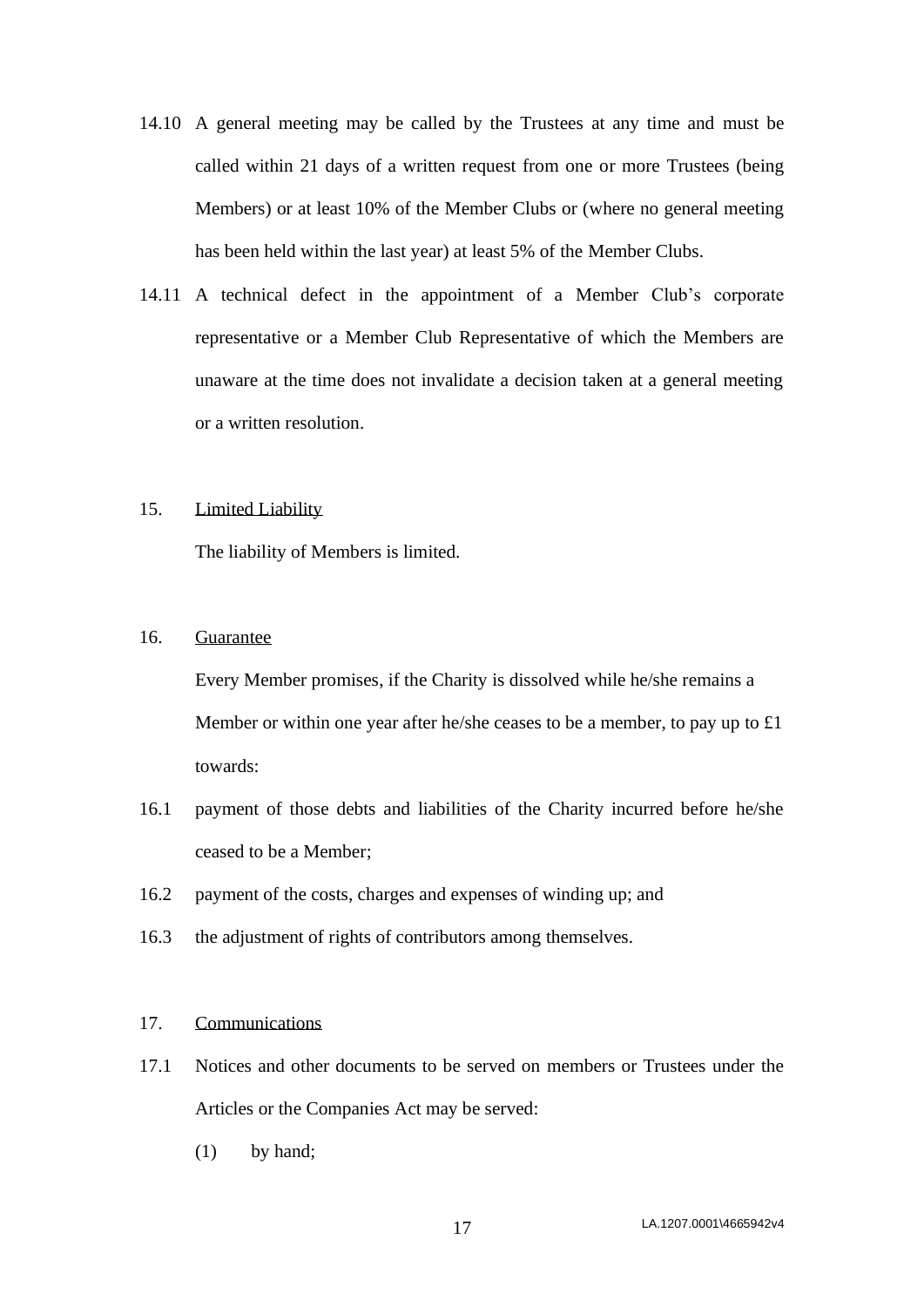- (2) by post;
- (3) by suitable electronic means; or
- (4) through publication in the Charity's newsletter or on the Charity's website.
- 17.2 The only address at which a member is entitled to receive notices sent by post is an address in the U.K. shown in the register of members.
- 17.3 Any notice given in accordance with these Articles is to be treated for all purposes as having been received:
	- (1) 48 hours after being sent by electronic means, posted on the Charity's website or delivered by hand to the relevant address;
	- (2) two clear days after being sent by first class post to that address;
	- (3) three clear days after being sent by second class or overseas post to that address;
	- (4) immediately on being handed to the recipient personally; or, if earlier,
	- (5) as soon as the recipient acknowledges actual receipt.
- 17.4 A technical defect in service of which the Trustees are unaware at the time does not invalidate decisions taken at a meeting.
- <span id="page-17-0"></span>18. Dissolution
- 18.1 If the Charity is dissolved, the assets (if any) remaining after providing for all its liabilities must be applied by the Trustees in one or more of the following ways: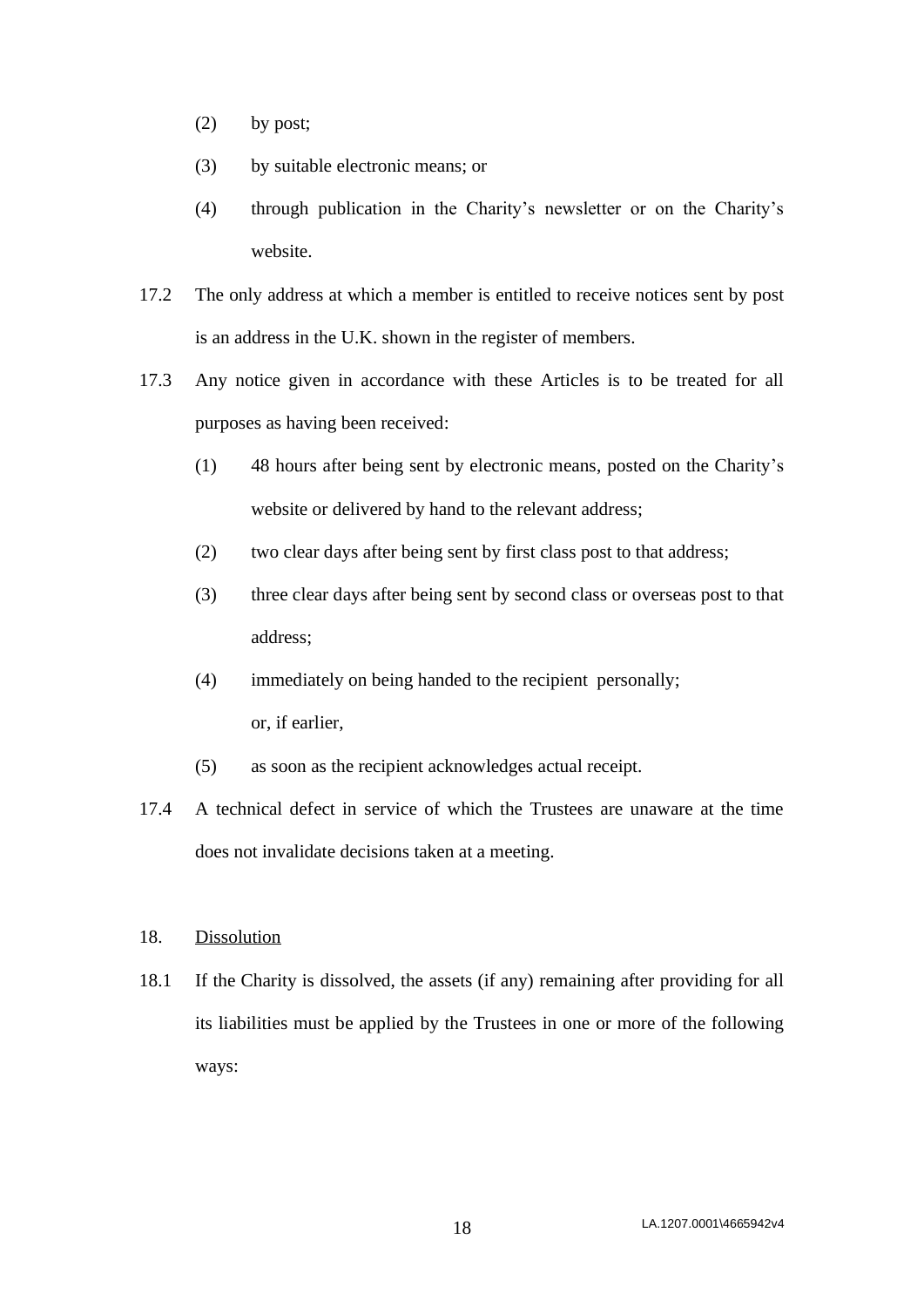- (1) by transfer to one or more other bodies, as agreed by the majority vote of the Trustees, established for exclusively charitable purposes with the same or similar Objects to the Charity;
- (2) directly for the Objects or for charitable purposes which are within or similar to the Objects;
- (3) in such other manner consistent with charitable status as the Commission approves in writing in advance.
- 18.2 A final report and statement of account must be sent to the Commission.
- 18.3 This provision may be amended by special resolution but only with the prior written consent of the Commission.

# 19. Indemnity

Subject to Article [7,](#page-8-0) the Charity shall indemnify a relevant Trustee against any liability incurred in that capacity, to the extent permitted by sections 232 to 234 of the Companies Act 2006.

### 20. Interpretation

- 20.1 The Articles are to be interpreted without reference to the model articles under the Companies Act, which do not apply to the Charity.
- 20.2 In the Articles, unless the context indicates another meaning: '**AGM**' means an annual general meeting of the Charity; '**the Articles**' means the Charity's Articles of Association and **'Article'** refers to a particular Article;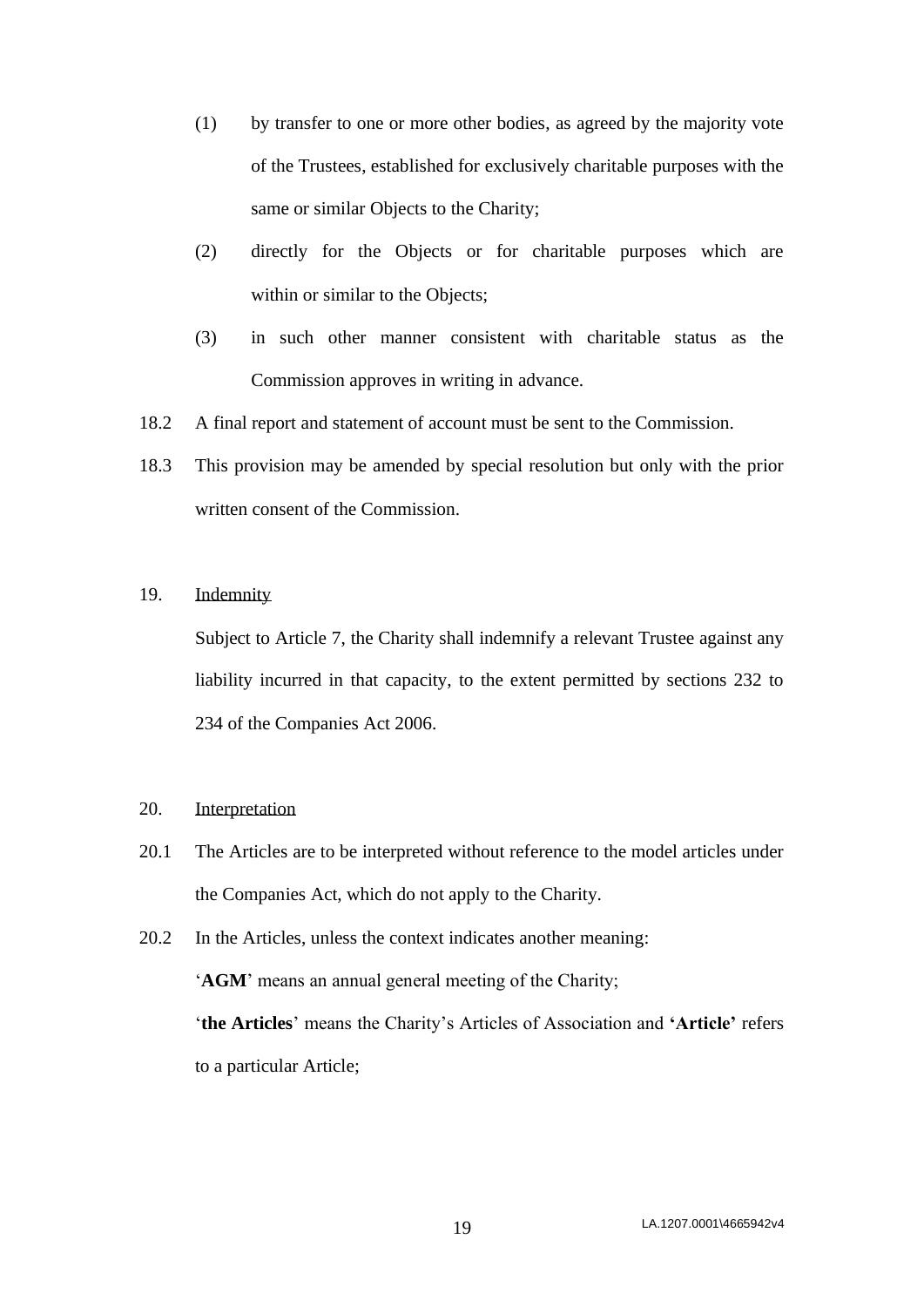**'Barbershop Harmony'** means a style of unaccompanied vocal music characterised by consonant four-part chords for every melody note in a predominantly homophonic texture;

**'Board'** means the board of Trustees of the Charity who are its directors for the purposes of the Companies Act and its charity trustees for the purposes of the Charities Act;

**'Chair'** means the Trustee appointed as such from time to time pursuant to Article [3.5;](#page-3-3)

**'the Charities Act'** means the Charities Act 2011;

**'the Charity'** means the company governed by these Articles;

**'Charity's Rules'** has the meaning set out in Article [5.5;](#page-7-1)

**'charity trustee'** has the meaning prescribed by section 177 of the Charities Act;

**'clear day'** does not include the day on which notice is given or the day of the meeting or other event;

**'Club'** means:

- (i) a ladies barbershop club in the United Kingdom having no fewer than nine female singing members or
- (ii) "Club at Large", consisting of individuals who are not members of a Club within the meaning of paragraph (i) of this definition, constituted in accordance with the Charity's Rules;

**'the Commission'** means the Charity Commission for England and Wales or any body which replaces it;

**'the Companies Act'** means the Companies Act 2006;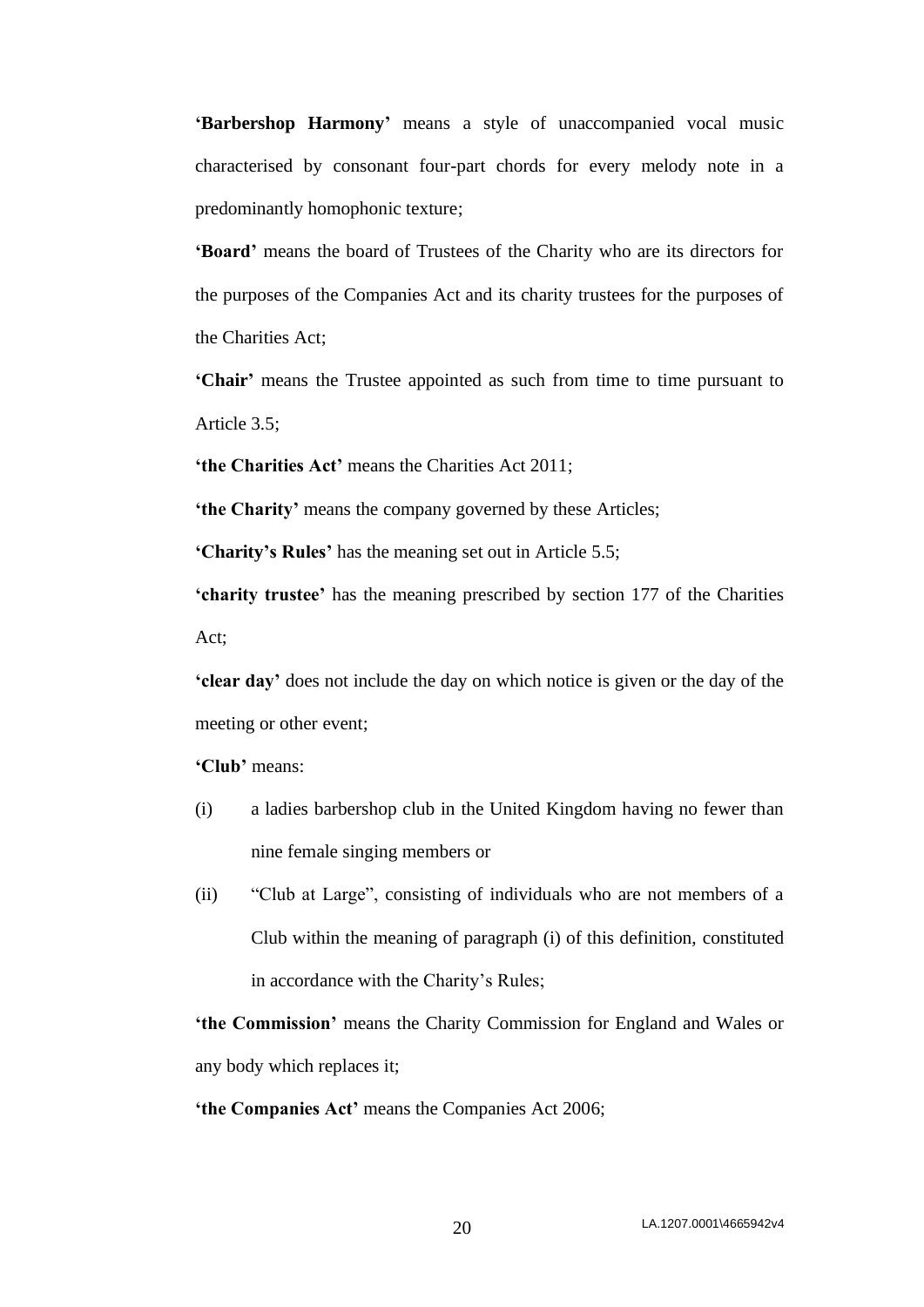**'Conflicted Trustee'** means a Trustee in respect of whom a conflict of interest arises or may reasonably arise because the Conflicted Trustee or a Connected Person is receiving or stands to receive a benefit (other than payment of a premium for indemnity insurance) from the Charity, or has some separate interest or duty in a matter to be decided, or in relation to information which is confidential to the Charity, including any matter which, unless authorised by the Trustees as permitted by law, would result in the Trustee breaching his duty under section 175 of the Companies Act to avoid conflicts of interest;

**'Connected Person'** means, in relation to a Trustee, a person with whom the Trustee shares a common interest such that he/she may reasonably be regarded as benefiting directly or indirectly from any material benefit received by that person, being either a member of the Trustee's family or household or a person or body who is a business associate of the Trustee, and (for the avoidance of doubt) does not include a company with which the Trustee's only connection is an interest consisting of no more than 1% of the voting rights; **'constitution'** means the Memorandum and the Articles and any special resolutions relating to them;

**'custodian'** means a person or body who undertakes safe custody of assets or of documents or records relating to them;

**'electronic means'** refers to communications addressed to specified individuals by telephone, fax or email or, in relation to meetings, by telephone conference call or video conference;

**'financial expert'** means an individual, company or **firm** who is authorised to give investment advice under the Financial Services and Markets Act 2000; **'financial year'** means the Charity's financial year;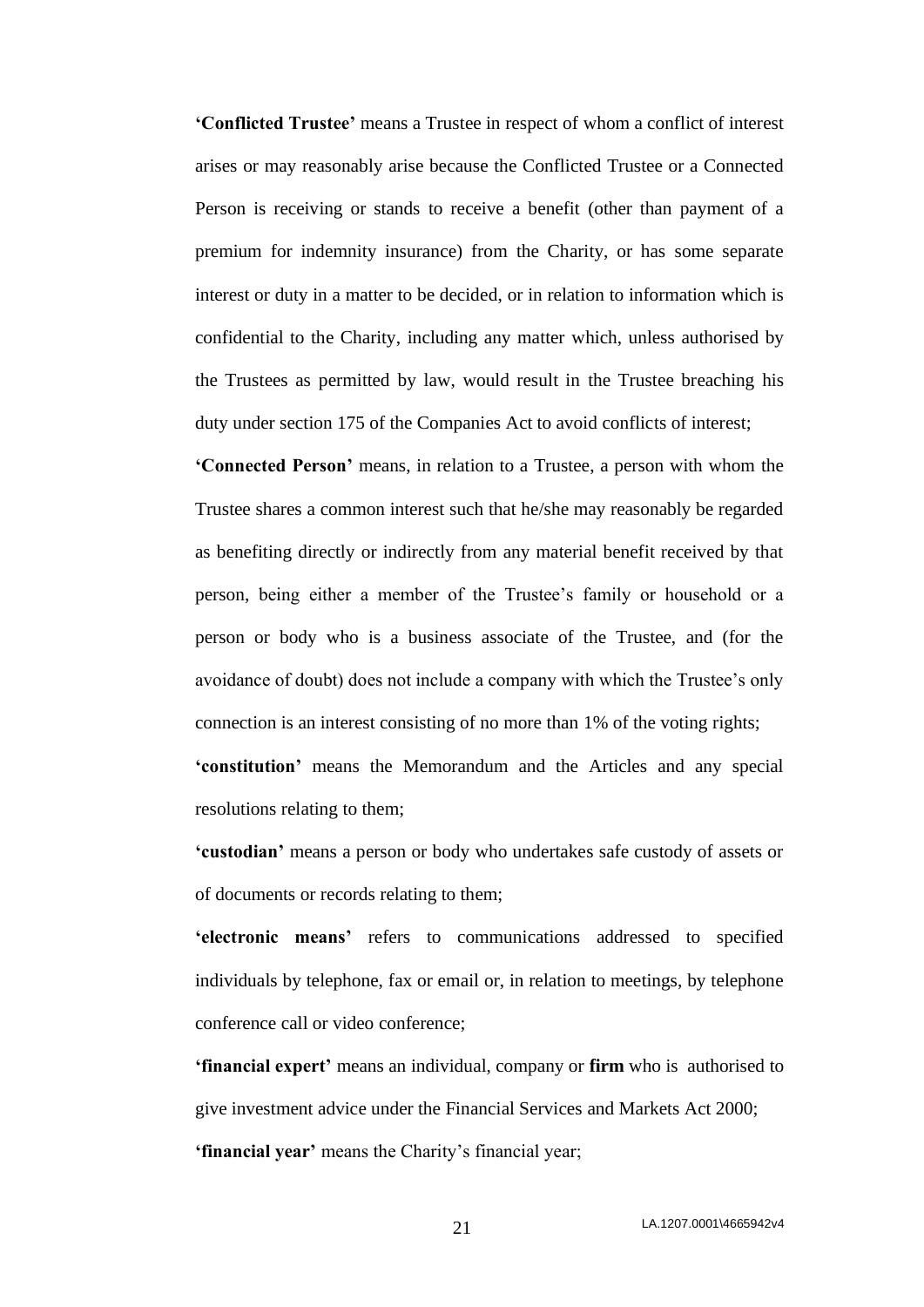**'firm'** includes a limited liability partnership;

**'indemnity insurance'** has the meaning prescribed by the Charities Act;

**'Individual Member'** means a member as described in Article [11;](#page-12-1)

**'material benefit'** means a benefit, direct or indirect, which may not be financial but has a monetary value;

**'member'** has the meaning given in section 112 of the Companies Act and **'membership'** shall be construed accordingly;

**'Member Club'** means a member as described in Article [10;](#page-12-0)

**'Member Club Representative'** means a representative of a Member Club as described in Article [10.2;](#page-12-2)

**'Memorandum'** means the Charity's Memorandum of Association;

**'month'** means calendar month;

**'nominee company'** means a corporate body registered or having an established place of business in England and Wales which holds title to property for another;

**'ordinary resolution'** means a resolution of a simple majority of the Voting Members in accordance with section 282 of the Companies Act;

**'the Objects'** means the Objects of the Charity as defined in Article 1.1;

**'Secretary'** means the secretary of the Charity;

'**special resolution**' means a resolution of a 75% majority of the Voting Members in accordance with section 283 of the Companies Act;

**'taxable trading'** means carrying on a trade or business in such manner or on such a scale that some or all of the profits are subject to corporation tax;

**'Finance Director** means the Trustee appointed as such from time to time pursuant to Article [3.5;](#page-3-3)